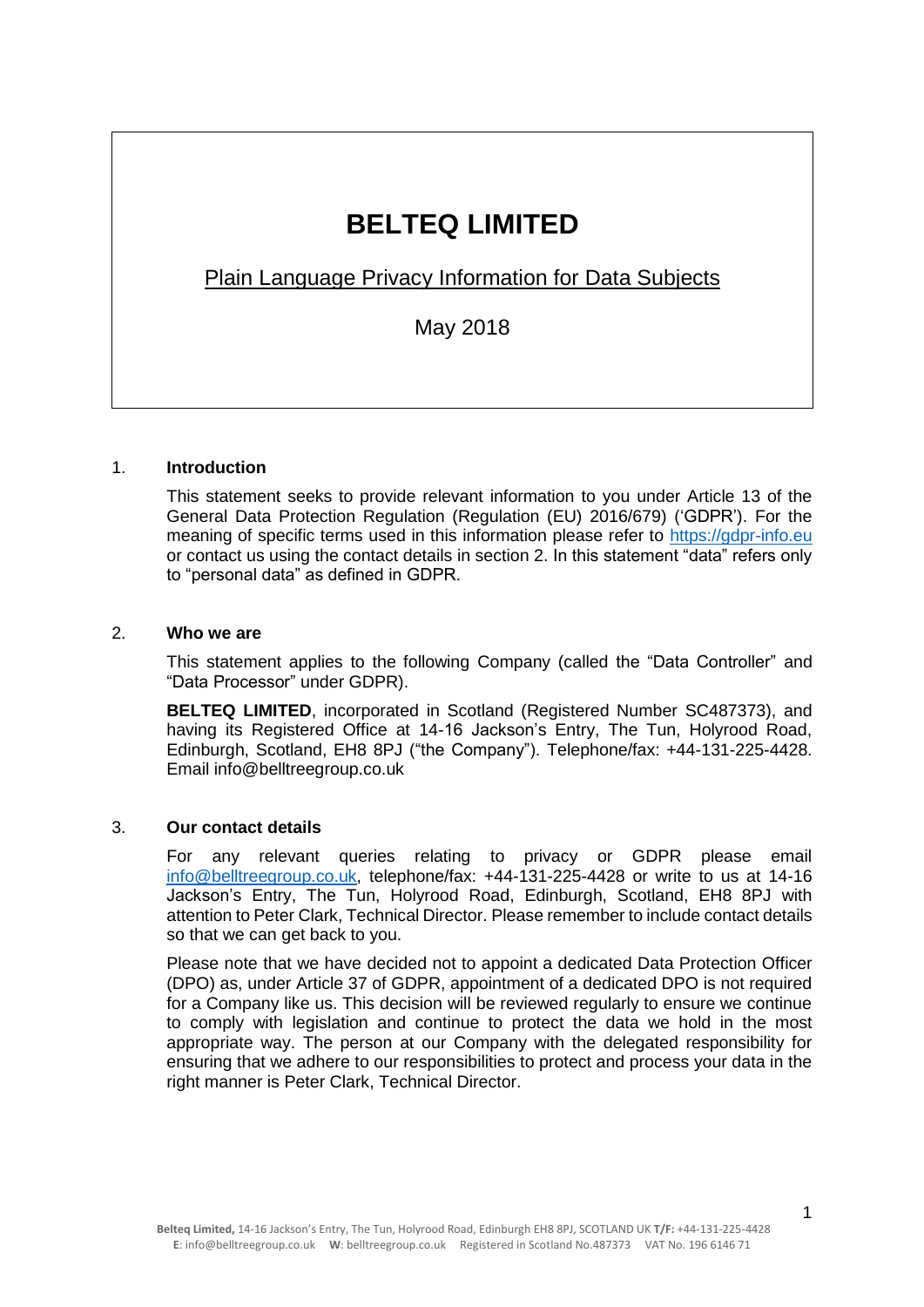## 4. **The kind of data we process and our legitimate interests for doing so**

The Company is only interested in data that helps us deliver valued products and services to our clients, comply with our legal requirements and manage our staff and business effectively. This typically includes:

- Contact details such as name, email address, phone/fax numbers to keep us in touch with staff, associates, clients and suppliers and allow us to inform potential clients about our products and services;
- Personal & professional history details that enable us to assess the professional capabilities of current and prospective employees and associates;
- Personal details including marital status and dependants, gender, date of birth, next of kin contact details, annual leave, sickness absence dates, pension, maternity, paternity, adoption, shared parental leave and benefits information and limited medical information for our staff and associates in order to effectively manage our workforce, manage relevant HSE risks and adjudge fitness to work and;
- Salary, payment, account, tax status information and other relevant information to manage payments to and from our staff, associates, clients and suppliers;

Additionally, when you visit our website at www.belltreegroup.co.uk, we use cookies to deliver a better web experience during your session and for the next time you return.

## 5. **Where we collect personal data**

Personal data we hold is provided to us either by the individual themselves, a thirdparty organization representing them (e.g. their company, professional body or agent such as a recruiter) or via a public domain source (such as a public social media account). We do not collect personal data indirectly from other sources, such as commercial marketing databases.

## 6. **What we do with data we collect**

Our primary goal is to process and safeguard the data that our staff, associates, clients and suppliers provide us in line with legislation and their rights and expectations. We use personal data to ensure we provide high quality products and services, to introduce our products and services to prospective clients, to provide important service and product information and updates and to comply with our contract and legal requirements.

To enable us to achieve the above aims we will process, store and back up data held by us for varying periods of time. Standard processing, storage and back up periods vary by data type and detailed guidelines have been advised to staff to ensure data is not held longer than is required. Data reviews considering the requirement to store all types of data held are held regularly every six months.

We directly market our products and services to businesses and to individuals. When contacting people we abide by relevant legislation requirements. We providing people with the option to opt-out of further contact from us, inform them of their right to ask us that we stop processing their data and (where required) seek direct consent from them to process their data and make further contacts.

Our Company data back-up procedures require that we transfer data to a third-party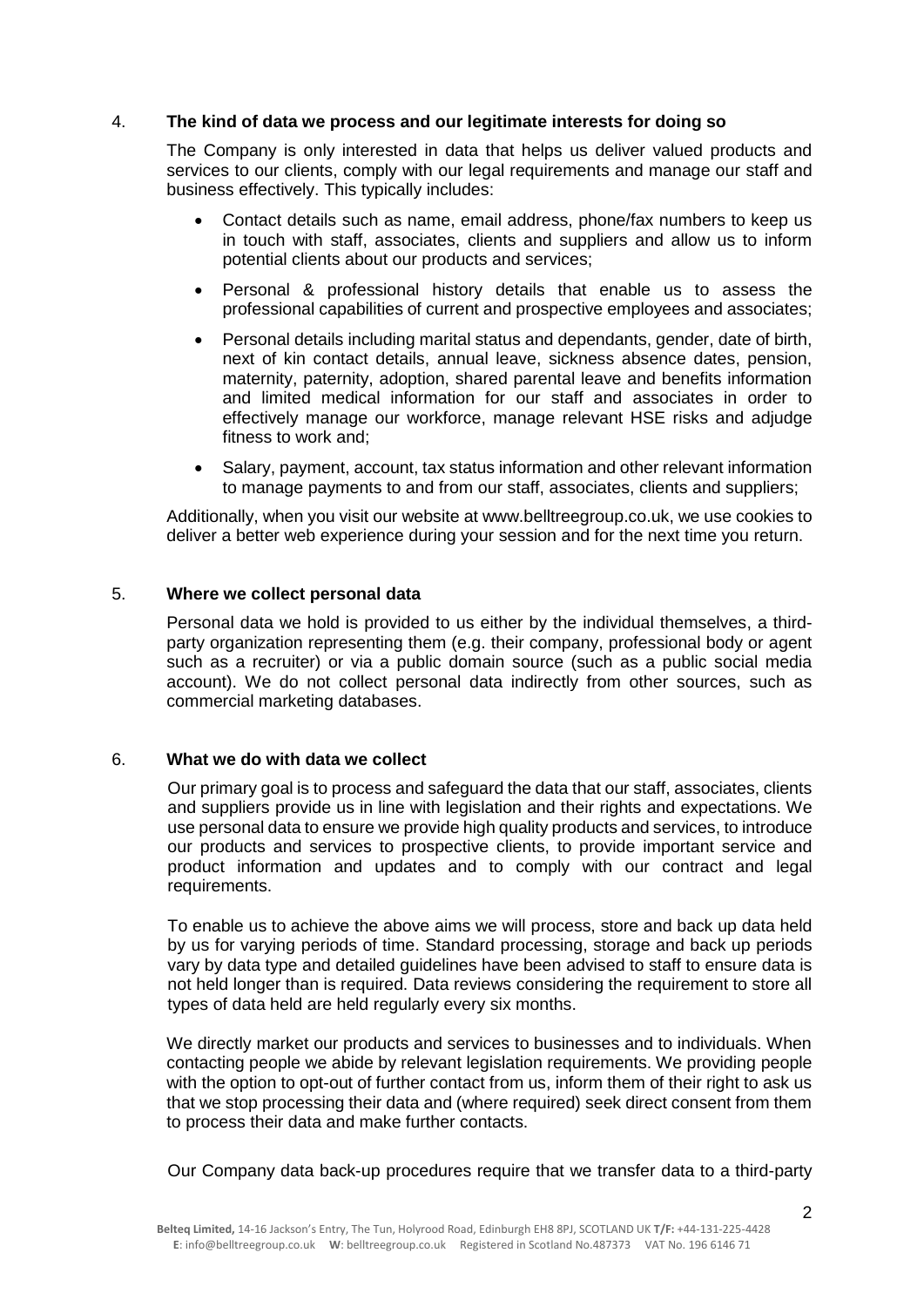cloud-storage provider who in turn transfers that data to secure data centres in the United States of America. This constitutes a 'transfer of data to a third country' as considered in GDPR Chapter 5. We manage risks involved in transferring data to our third-party cloud storage provider by ensuring (to the extent that we are able) that our provider is reputable, appropriately licenced and compliant with relevant legislation. Our chosen provider is a member of the *Privacy Shield* program which permits them to transfer and process personal data for EU citizens outside of the European Economic Area.

#### *Privacy Shield Program Overview*

*The EU-U.S. and Swiss-U.S. Privacy Shield Frameworks were designed by the U.S. Department of Commerce, and the European Commission and Swiss Administration, respectively, to provide companies on both sides of the Atlantic with a mechanism to comply with data protection requirements when transferring personal data from the European Union and Switzerland to the United States in support of transatlantic commerce. On July 12, 2016, the European Commission deemed the EU-U.S. Privacy Shield Framework adequate to enable data transfers under EU law (see the adequacy determination). Source:<https://www.privacyshield.gov/Program-Overview>*

# 7. **What we don't do with data we collect**

We do not sell or transfer personal data to marketers or other vendors and we do not use personal data for automated decision making, particularly profiling.

## 8. **How we protect the data we collect**

We have strong procedures in place to ensure that we protect the data provided to us, including but not limited to:

- Physical security procedures for hard copy documents and company devices;
- Storage of data in encrypted digital states;
- Requirements for strong passwords on all devices
- Use of reputable a third party data back-up service provider

Further details on our security measures can be provided by contacting us using the details in section 3.

#### 9. **What lawful reason do we have for processing data?**

[Article 6\(](https://gdpr-info.eu/art-6-gdpr/)1) of GDPR sets out the lawful reasons that a Company may rely on to process your personal data. These are as follows:

- *a) the data subject has given consent to the processing of his or her personal data for one or more specific purposes;*
- *b) processing is necessary for the performance of a contract to which the data subject is party or in order to take steps at the request of the data subject prior to entering into a contract;*
- *c) processing is necessary for compliance with a legal obligation to which the controller is subject;*
- *d) processing is necessary in order to protect the vital interests of the data subject or of another natural person;*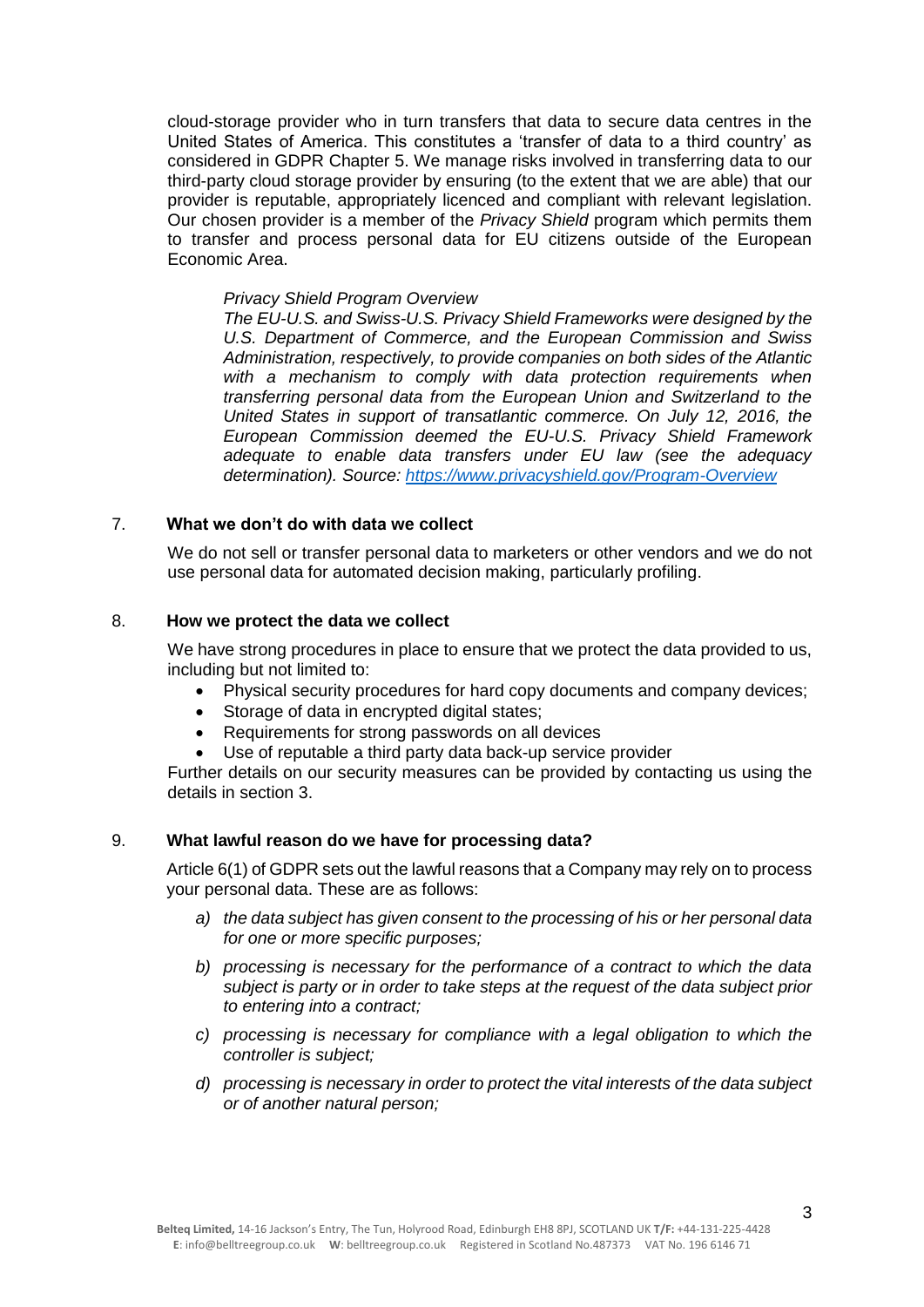- *e) processing is necessary for the performance of a task carried out in the public interest or in the exercise of official authority vested in the controller;*
- *f) processing is necessary for the purposes of the legitimate interests pursued by the controller or by a third party, except where such interests are overridden by the interests or fundamental rights and freedoms of the data subject which require protection of personal data, in particular where the data subject is a child*

Generally the processing of personal data at the Company is justified under items b) and f), above. The lawful reason for processing has been considered by us in detail for each type of data we hold and is reconsidered as part of regular Data Reviews, held at least every six months. Details of the lawful reason we are relying on for processing your data are available on request by contacting us either verbally or in writing (see contact details in section 3).

On occasion we may seek specific consent from you to store and process your data, particularly if this processing would be for a manner or a length of time which you would not reasonably expect. An example of this is we would typically ask for consent to store your CV details for long-term future reference if you provide them to us and you are not successful in securing the position for which you applied.

## 10. **What rights do you have in relation to your personal data?**

You have the right to be informed about how we collect and use your personal data. as well as be informed about your rights in relation to your personal data. We aim to inform you of these points via this statement and other policies posted at [www.belltreegroup.co.uk,](http://www.belltreegroup.co.uk/) however you can always contact us (using the contact details in section 3) for more information;

You have the right to:

- a) refuse to give consent for us to collect and process your data (although we may still have a lawful basis for doing so) and withdraw any previous consent given at any time;
- b) object to the processing of your personal data;
- c) stop us using your data for direct marketing;
- d) have access to your personal data;
- e) receive a copy of your personal data and/or have us transfer that data to another data controller;
- f) have inaccurate personal data updated, rectified, or completed by us;
- g) request the restriction or suppression of your personal data;
- h) request the erasure of your personal data and;
- i) be informed if your personal data is used for automated decision making, including profiling, and have access to special tools to manage this (note that we do not do this).

To exercise any of the rights listed above you can submit a request to us verbally or in writing by using the details in section 3. We have up to one month to respond to your request. We will usually not charge a fee to deal with a request. We reserve the right to charge a £50 administration charge per request if a single data subject levies more than one request per month without clear reason.

Note that in circumstances in which we require your consent to process your data,